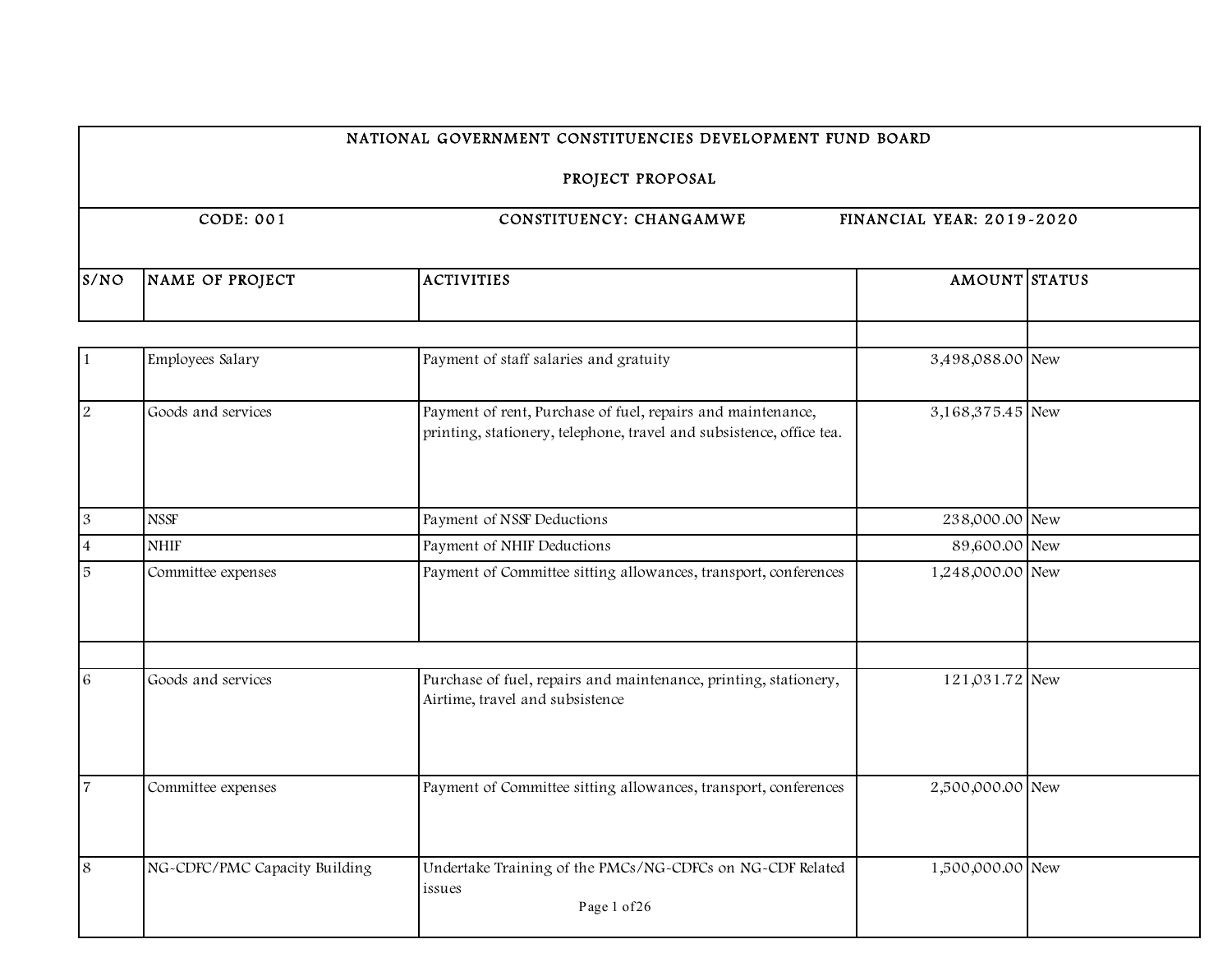|      |                                                                   | PROJECT PROPOSAL                                                                                                      |                    |  |  |
|------|-------------------------------------------------------------------|-----------------------------------------------------------------------------------------------------------------------|--------------------|--|--|
|      | CODE: 001<br>CONSTITUENCY: CHANGAMWE<br>FINANCIAL YEAR: 2019-2020 |                                                                                                                       |                    |  |  |
| S/NO | NAME OF PROJECT                                                   | <b>ACTIVITIES</b>                                                                                                     | AMOUNT STATUS      |  |  |
| 9    | Bursary Secondary Schools                                         | Payment of bursary funds to needy students                                                                            | 22,778,703.45 New  |  |  |
| 10   | <b>Bursary Tertiary</b>                                           | Payment of bursary funds to needy students                                                                            | 18,000,000.00 New  |  |  |
| 11   | Bursary Special                                                   | Payment of bursary funds to needy students                                                                            | 500,000.00 New     |  |  |
| 12   | Emergency                                                         | To cater for any unforeseen occurrences in the constituency<br>during the financial year                              | 7,198,241.38 New   |  |  |
| 13   | Magongo Primary School                                            | Construction of perimeter wall around the 180 m School play<br>ground                                                 | 2,747,354.48 New   |  |  |
| 14   | Kwahola Primary School                                            | Construction of perimeter wall 50 meter (final phase)                                                                 | 800,000.00 Ongoing |  |  |
| 15   | Changamwe Primary School                                          | Construction of perimeter wall 350M (second phase)                                                                    | 5,000,000.00 New   |  |  |
| 16   | Magongo Primary School                                            | Renovations of 10 room toilet block (removal of asbestos, re-<br>roofing, mechanical works, painting)<br>Page 2 of 26 | 1,200,000.00 New   |  |  |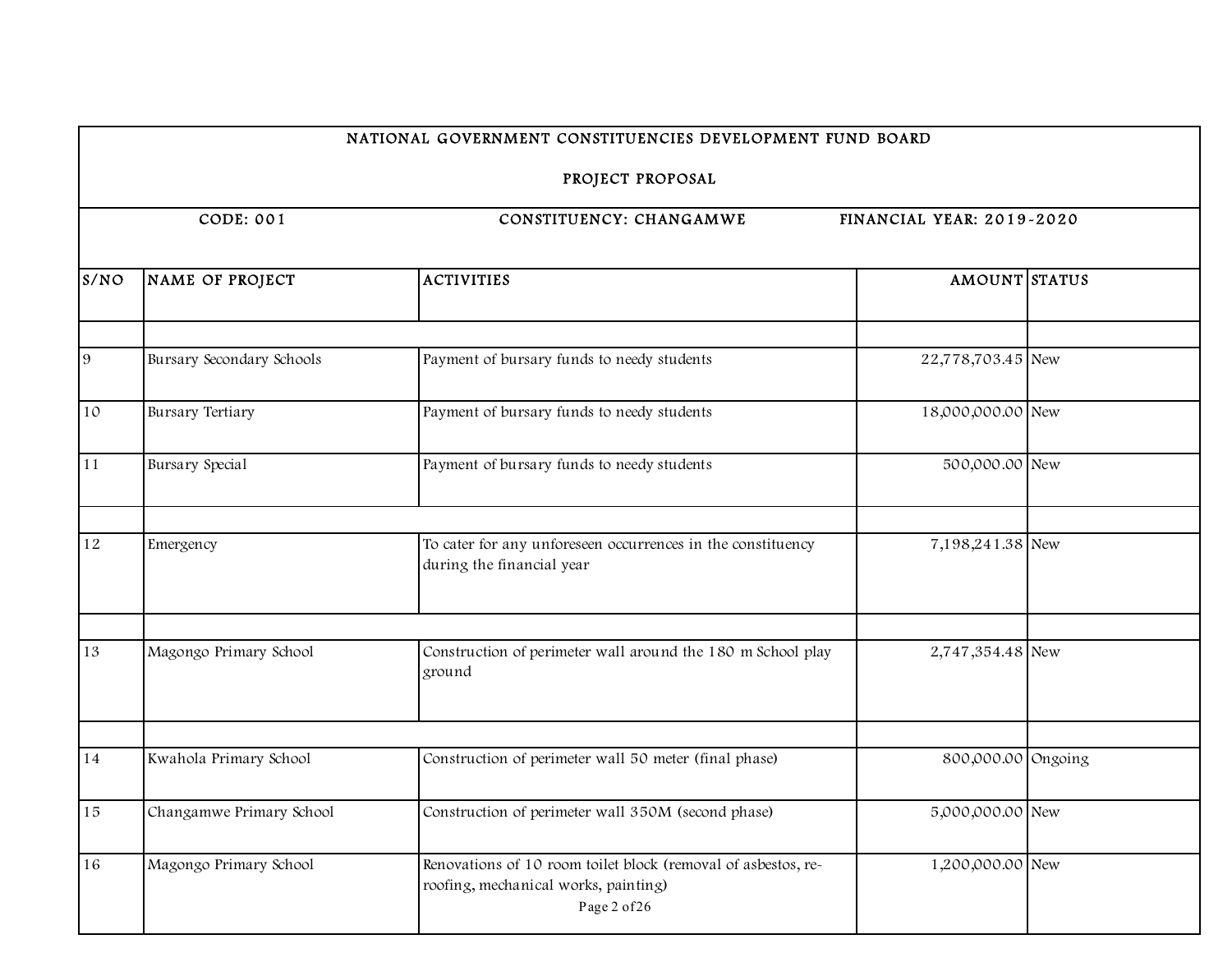# PROJECT PROPOSAL

| NAME OF PROJECT                     | <b>ACTIVITIES</b>                                                                                                                                       | AMOUNT STATUS    |                                                                                             |
|-------------------------------------|---------------------------------------------------------------------------------------------------------------------------------------------------------|------------------|---------------------------------------------------------------------------------------------|
| Kipevu Primary School               | Renovations of 9 classrooms (removal of asbestos, re-roofing,<br>painting)                                                                              | 5,000,000.00 New |                                                                                             |
| St. Lwanga Primary School           | Renovations of 3 classrooms (removal of asbestos, re-roofing,<br>painting)                                                                              | 1,800,000.00 New |                                                                                             |
| Umoja Primary School                | Renovations of 7 classrooms (removal of asbestos, re-roofing,<br>painting)                                                                              | 4,500,000.00 New |                                                                                             |
| Bomu primary school                 | purchase of 25 desks@6,000                                                                                                                              | 150,000.00 New   |                                                                                             |
| Chaani primary school               | purchase of $25$ desks $@6,000$                                                                                                                         | 150,000.00 New   |                                                                                             |
| Umoja Primary School                | purchase of $25$ desks $@6,000$                                                                                                                         | 150,000.00 New   |                                                                                             |
| Gome primary school                 | purchase of $25$ desks $@6,000$                                                                                                                         |                  |                                                                                             |
| Mwingo Primary School               | purchase of 41 desks@ $6,036$                                                                                                                           |                  |                                                                                             |
| St. Lwanga Primary School           | purchase of $25$ desks $@6,000$                                                                                                                         |                  |                                                                                             |
|                                     |                                                                                                                                                         |                  |                                                                                             |
| St. Charles Lwanga Secondary School | Construction of Dining hall and Kitchen of 1,000 students<br>capacity with storey foundation to completion                                              |                  |                                                                                             |
| Changamwe Girls Secondary School    | Construction of 6 room modern toilet 1,650,000 with slab base<br>concrete tank of 3000 liter plumbing piping, booster pump ksh<br>350,000 to completion |                  |                                                                                             |
|                                     |                                                                                                                                                         |                  | 150,000.00 New<br>247,500.00 New<br>150,000.00 New<br>13,000,000.00 New<br>2,000,000.00 New |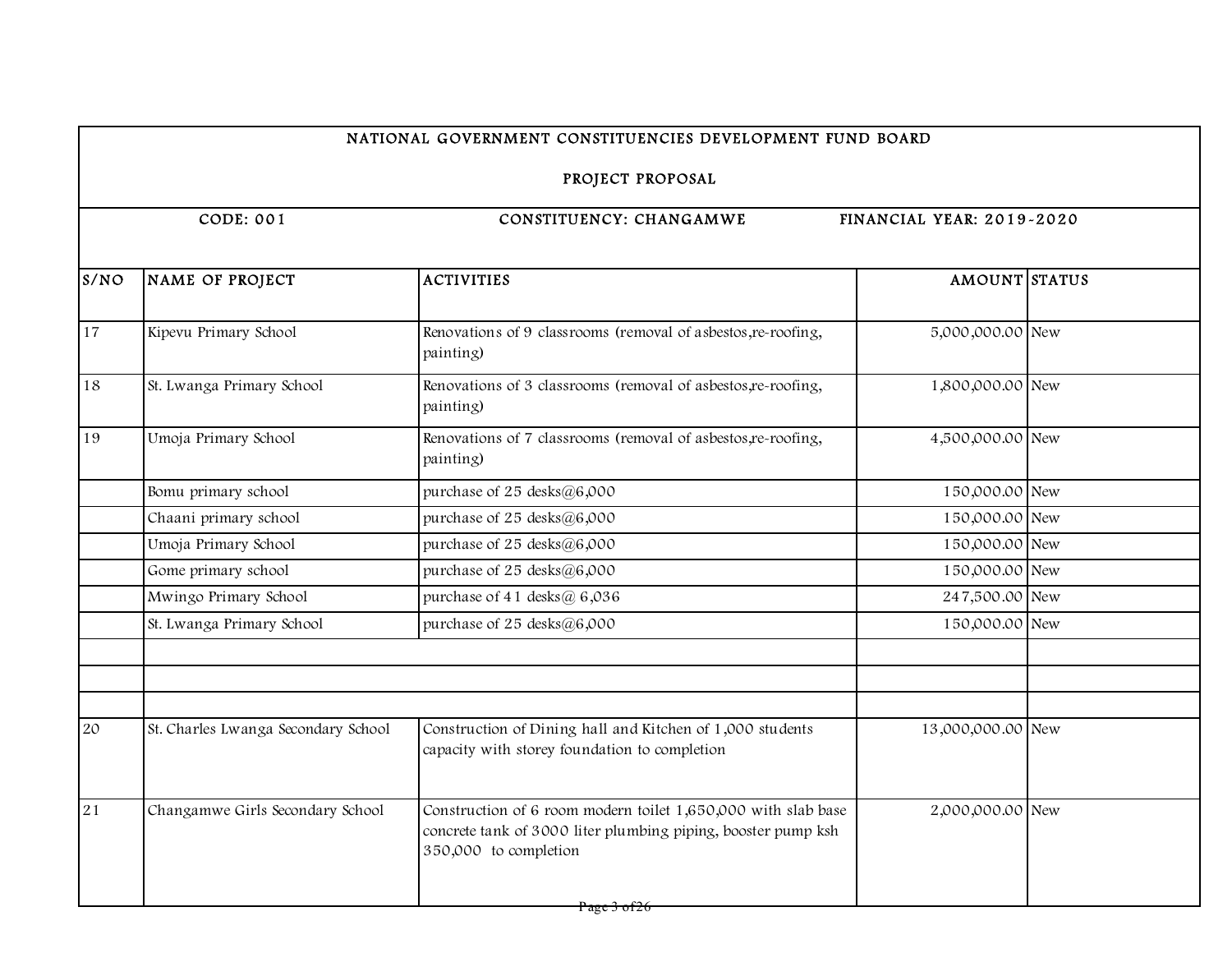# PROJECT PROPOSAL

| S/NO | NAME OF PROJECT                  | <b>ACTIVITIES</b>                                                                                                                                                          | AMOUNT STATUS        |  |
|------|----------------------------------|----------------------------------------------------------------------------------------------------------------------------------------------------------------------------|----------------------|--|
| 22   | Airport Secondary School         | Construction of two ramps kshs. 2,597,620, two walkway kshs.<br>1,714,400, retaining wall kshs. 3,172,000, drainage channels<br>kshs. 414,400 to completion                | 7,898,420.00 New     |  |
| 23   | Airport Secondary School         | Construction of 6 no modern toilet block kshs. 1,751,580 with<br>raised concrete slab base, tank of 3000 liter plumbing, piping,<br>booster pump ksh 350,000 to completion | 2,101,580.00 New     |  |
| 24   | Changamwe Girls Secondary School | Construction of 7-roomed Administration block (Principal,<br>deputy, staffroom, Bursar, store, washroom, Kitchenette(ofice,<br>with storey foundation to completion        | 6,000,000.00 New     |  |
| 25   | Changamwe Secondary School       | Completion of hall 1,000 capacity (ceiling kshs. 500,000 & tiles<br>kshs. 500,000)                                                                                         | 1,000,000.00 New     |  |
| 26   | Changamwe Secondary School       | Upgrading of basketball pitch (concrete floor slab, painting and<br>steel goal post                                                                                        | 735,475.18 New       |  |
| 27   | Ahmed S. Mwidani TTI             | Construction of 350M perimeter wall (second phase)                                                                                                                         | 5,000,000.00 Ongoing |  |
|      |                                  |                                                                                                                                                                            |                      |  |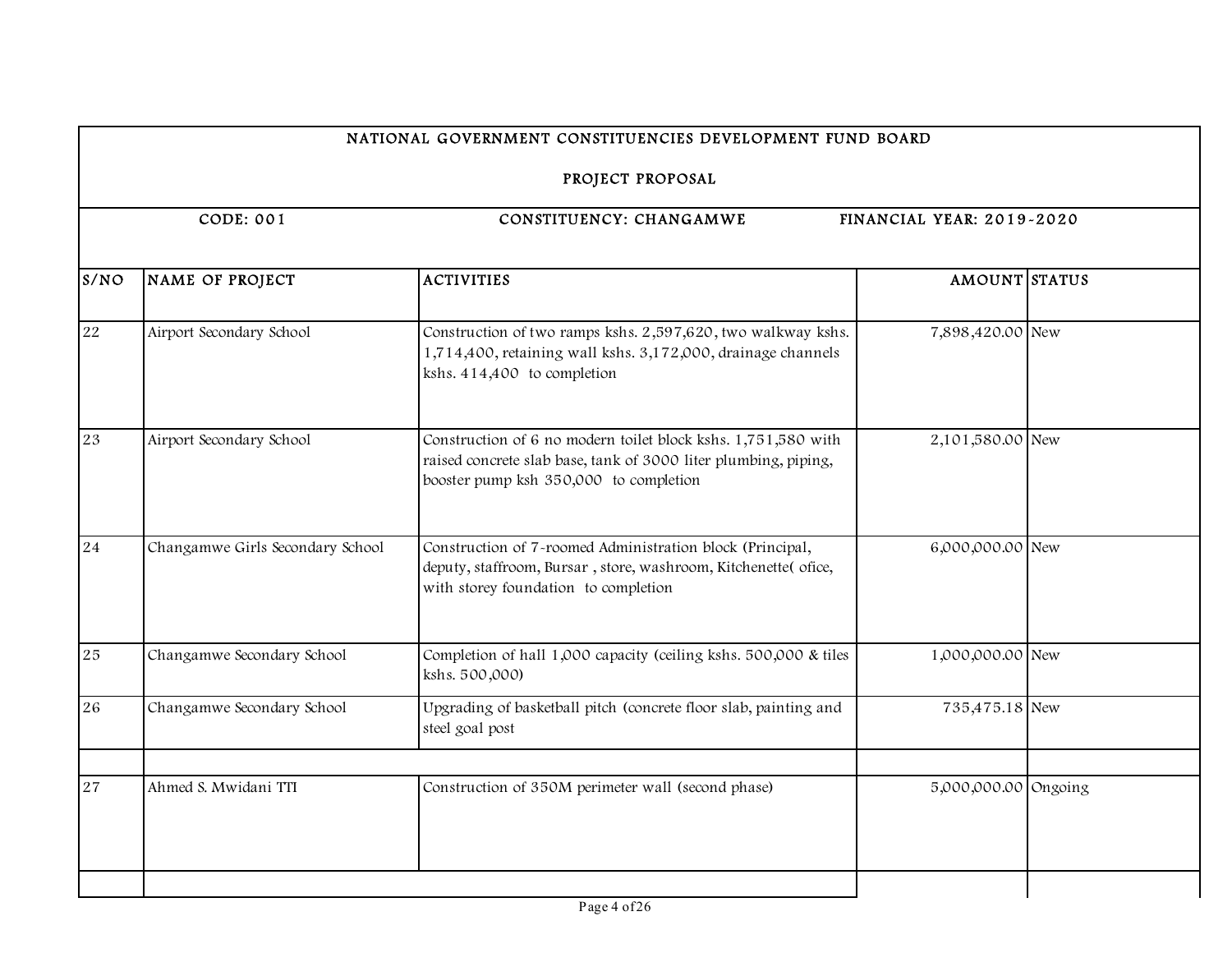PROJECT PROPOSAL

| S/NO | NAME OF PROJECT                                                                                   | <b>ACTIVITIES</b>                                                                                                | AMOUNT STATUS     |  |
|------|---------------------------------------------------------------------------------------------------|------------------------------------------------------------------------------------------------------------------|-------------------|--|
| 28   | Airport Chiefs Office                                                                             | Renovation of Hall 500 capacity (windows, doors, wall repair,<br>roof repair, floor repair)                      | 3,000,000.00 New  |  |
|      |                                                                                                   |                                                                                                                  |                   |  |
| 14   | Environment                                                                                       | Construction of gabions at Hodi Valley (2 gulleys approximately<br>60m long by 6m deep and 30 m long by 4m deep) | 2,747,354.48 New  |  |
|      |                                                                                                   |                                                                                                                  | 126, 367, 724. 14 |  |
| 16   | Mikadini Primary School                                                                           | Construction of 2 classrooms on storey building to<br>completion (justify cost)                                  | 5,000,000.00 New  |  |
| 32   | Bomu Secondary School                                                                             | Purchase of 35 seater bus(amount is beyond Kshs 5,699,750<br>which is stipulated as per Govt. Contract)          | 6,000,000.00 New  |  |
|      |                                                                                                   |                                                                                                                  | 11,000,000.00     |  |
|      |                                                                                                   |                                                                                                                  | 137, 367, 724. 14 |  |
|      | Verified By: Christine Mwangolo<br>For: Chief Manager Programmes & Field<br>Services Coordination | Approved By: Yusuf Mbuno.<br>Ag. Chief Executive Officer                                                         |                   |  |
|      |                                                                                                   | Page 5 of 26                                                                                                     |                   |  |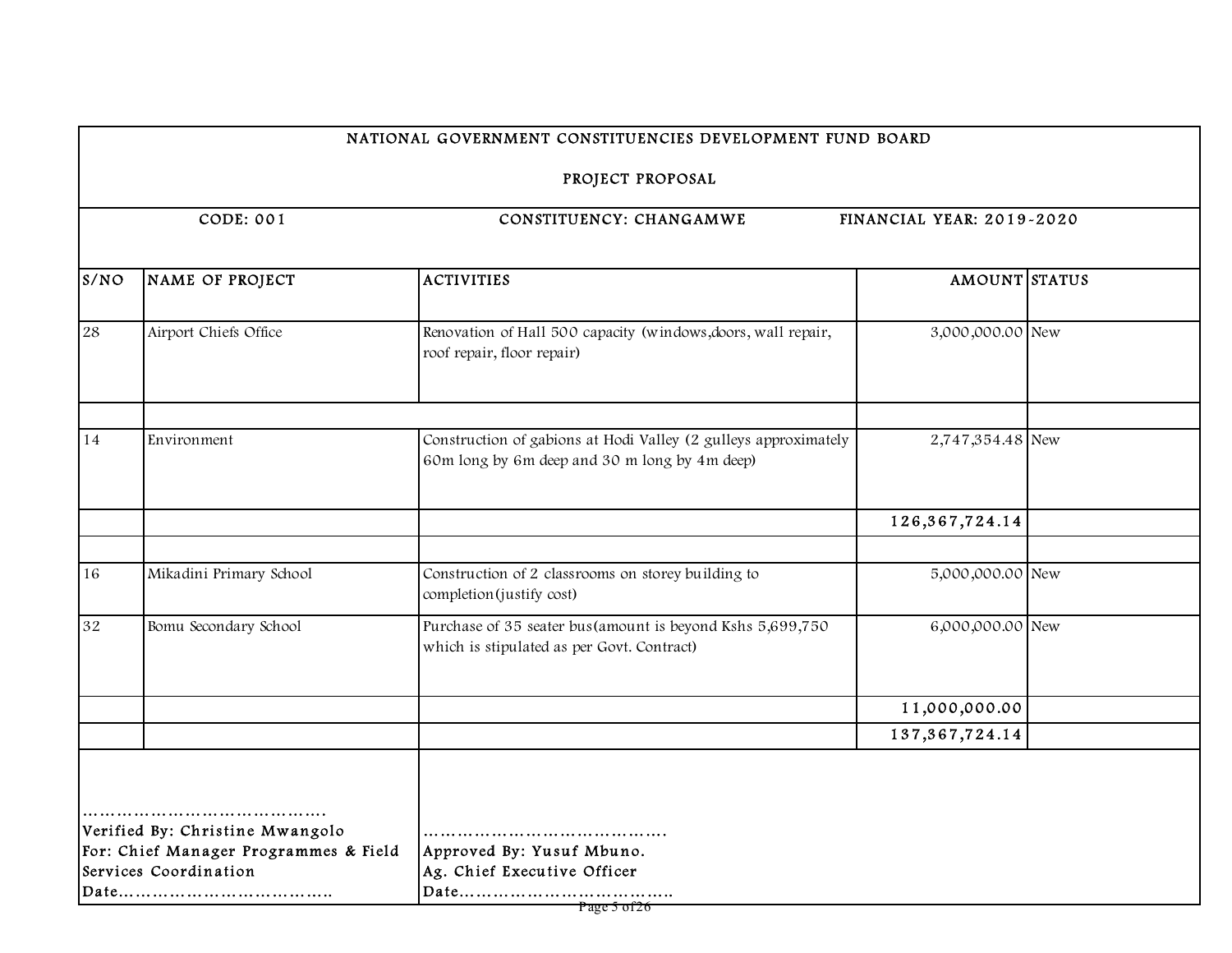|      | NATIONAL GOVERNMENT CONSTITUENCIES DEVELOPMENT FUND BOARD                |                   |  |                      |  |  |
|------|--------------------------------------------------------------------------|-------------------|--|----------------------|--|--|
|      | PROJECT PROPOSAL                                                         |                   |  |                      |  |  |
|      | CODE: 001<br><b>FINANCIAL YEAR: 2019-2020</b><br>CONSTITUENCY: CHANGAMWE |                   |  |                      |  |  |
| S/NO | NAME OF PROJECT                                                          | <b>ACTIVITIES</b> |  | <b>AMOUNT STATUS</b> |  |  |